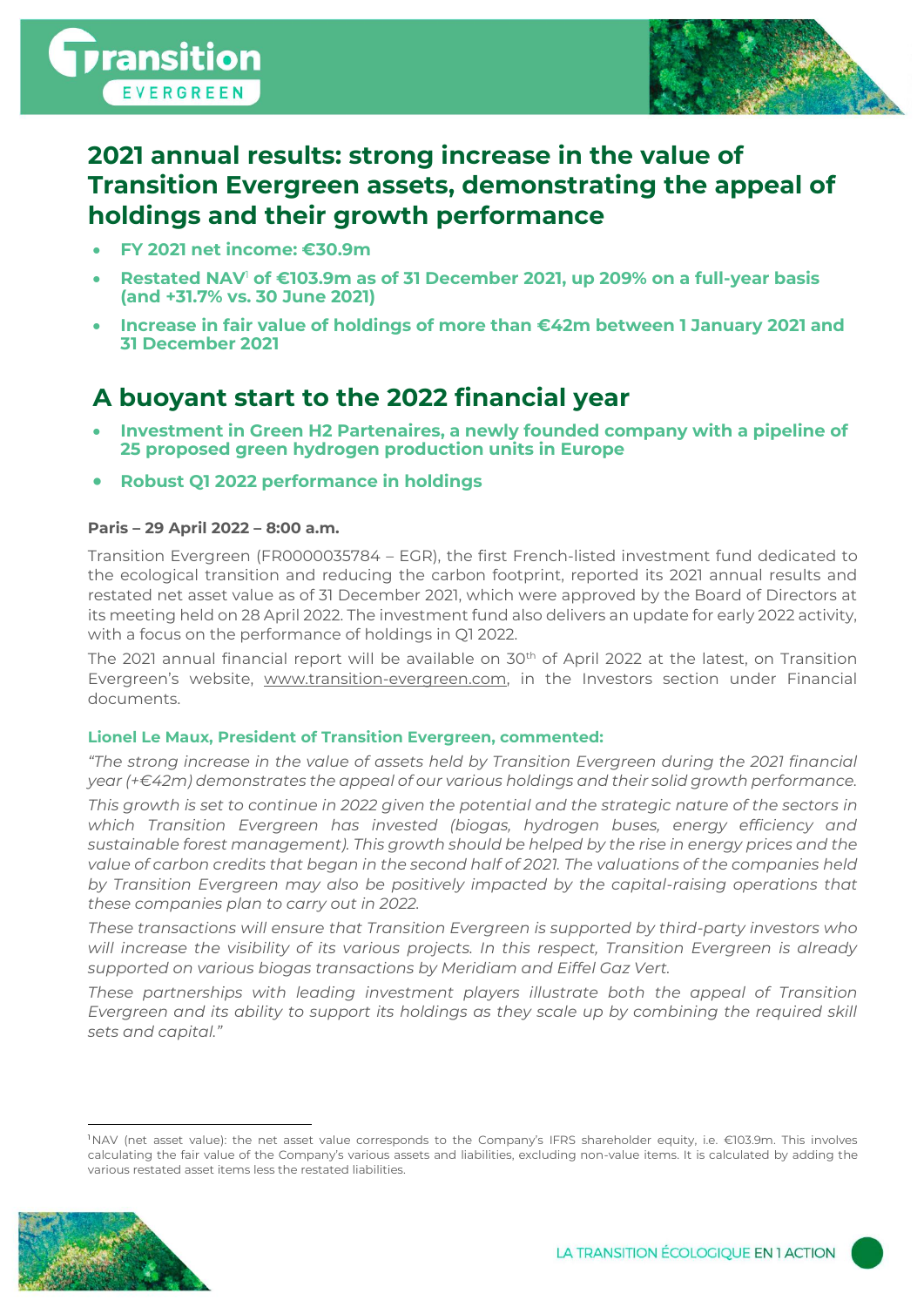



## **2021 ANNUAL RESULTS**<sup>2</sup>

### **Significant increase in the NAV<sup>3</sup> over the financial year (€103.9m)**

Transition Evergreen's restated net asset value stood at €103.9m as of 31/12/2021, versus €33.6m at 01/01/2021, up 209% on a full-year basis (and +31.7% vs. 30 June 2021).

This €70.3m increase over the 2021 financial year is mainly due to **(i)** the Company's capital transactions during the financial year, as to €37.6m, comprising the asset revaluation at the time of the merger (€20.1m), the €17.5m capital-raising operation (comprising €11.3m in cash and €6.2m by offsetting amounts owed) and **(ii)** the +€42.4m in fair value adjustments to holdings.

### **Net profit of €30.9m at 31 december 2021**

Operating income amounted to €35.4 million at December 31, 2021. It comprises:

- **€42.4m** in fair value adjustments to non-current financial assets;
- **-€0.6m** in personnel expenses;
- **-€6.5m** in other operating expenses (fees and similar charges, including €4.1m in non-recurring fees);

The cost of financial debt amounted to -€1.7 million. After tax (-€2.6 million), net profit stood at €30.9 million at December 31, 2021.

It should be noted that the strong increase in the fair value of holdings (+€42.4m) is due to several factors:

**(i)** the updating of the business plans for the holdings to include the various developments (organic growth and acquisitions) and the capital-raising operations that are going to drive these business plans;

(ii) the investment in Safra<sup>4</sup>, France's leading manufacturer of hydrogen buses.

All told, restated net asset value amounted to €2.93 per share as of 31/12/2021<sup>5</sup> .

### **Financial structure**

Transition Evergreen's shareholder equity was €103.9m at 31 December 2021, compared with €33.6m at 1 January 2021. This change is attributable to the impact of the merger deal completed on 21 June 2021 (+€20m) and a capital-raising operation completed in summer 2021 as part of a private placement

(+17.5M, of which €11.3m in cash and €6.2m by offsetting amounts owed) and the impact of the profit for the period.

As of 31 December 2021, Transition Evergreen had available cash of €0.1m. For the record, the Company has a maximum current account advance of €12m authorised by Financière Evergreen (a

<sup>5</sup> €2.93/share on a non-diluted basis and €2.91/share on a fully-diluted basis resulting from the award of 310,087 bonus shares and 86,715 treasury shares.



<sup>&</sup>lt;sup>2</sup> Transition Evergreen (formerly Evergreen SA) absorbed Evergreen SAS on 21/06/2021, with retroactive effect from 01/01/2021. In the absence of historic IFRS-standard consolidated financial statements for Evergreen SAS prior to 31/12/2020, Transition Evergreen will not be presenting consolidated financial statements as of 31/12/2020. For this reason, the Company presents its financial statements as of 31/12/2021 factoring in the methods specific to an investment entity within the meaning of IFRS 10 from 01/01/2021, i.e., for the 2021 financial year with, as a comparison, the IFRS balance sheet of Evergreen SAS on 01/01/2021 identical to that presented in respect of the interim financial statements of 28/02/2021, and included in the Prospectus.

<sup>&</sup>lt;sup>3</sup> NAV (net asset value): the net asset value corresponds to the Company's IFRS shareholder equity, i.e. €103.9m. This involves calculating the fair value of the Company's various assets and liabilities, excluding non-value items. It is calculated by adding the various restated asset items less the restated liabilities.

<sup>4</sup> As of 31/12/2021, Transition Evergreen held a direct stake of 17.70% in Safra's capital with an indirect stake of 6.95% through Safra Participations. The latter is 100% owned by Transition Evergreen.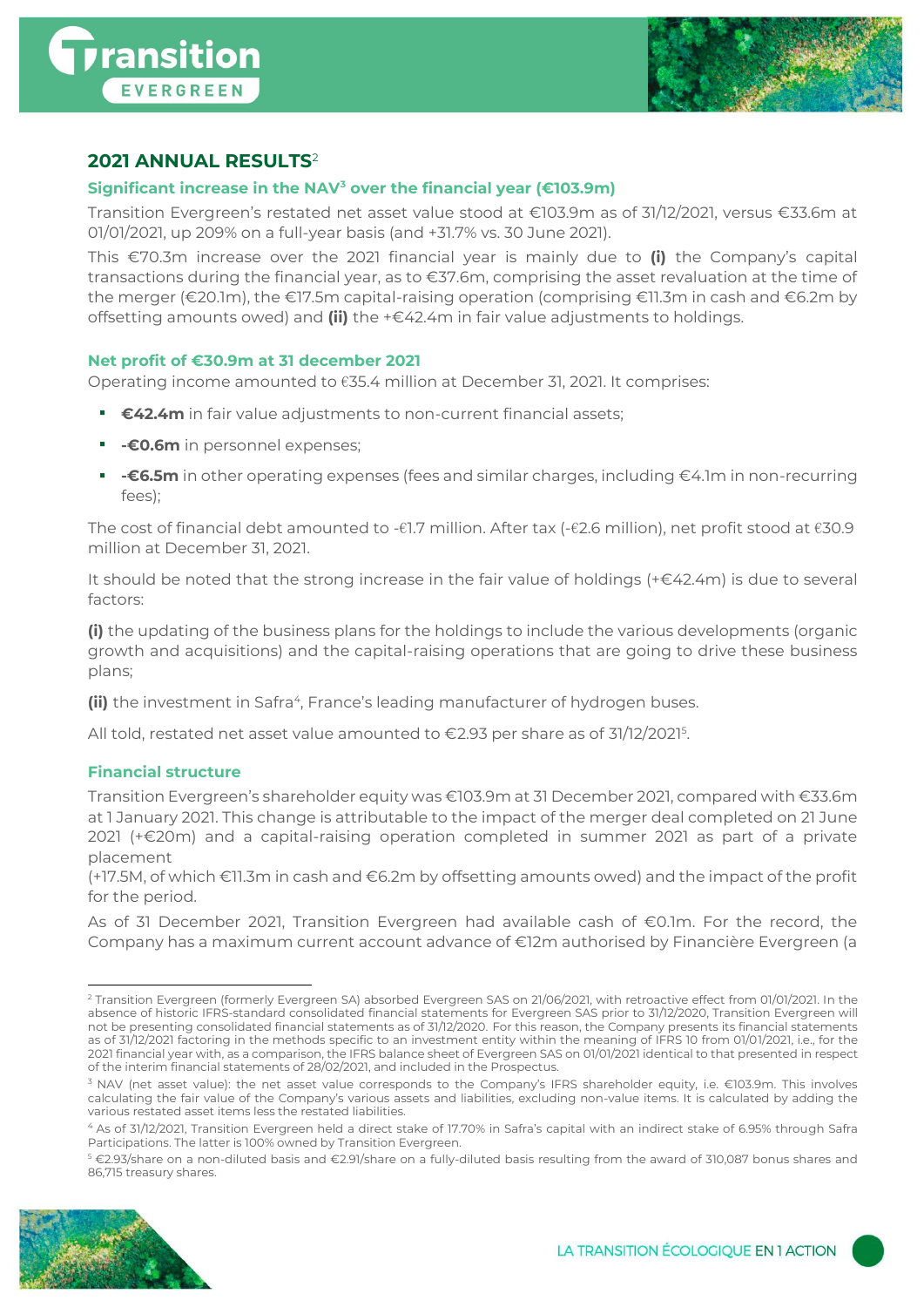



shareholder owning 2.76% of Transition Evergreen). It includes €1.4m booked in Transition Evergreen's year-end financial statements.

The Company's financial debt – comprising bond issues – totalled €11.7m as of 31 December 2021, versus €18.7m as of 1 January 2021.

After closing the financial year, in February 2022, Transition Evergreen completed a capital-raising operation as part of a private placement for €3.4m (including €625k by offsetting amounts owed by it) and finalised an ordinary bond issue for €9.7m ([see press release of 24 February 2022\)](https://www.transition-evergreen.com/s/Transition_Evergreen_CP_PP_OBLIGs_VDEF.pdf).

More recently, Transition Evergreen closed a €3m crowdfunding deal to continue financing the development of its holdings. Spearheaded by the intermediary, Vatel Direct – the dedicated bond crowdfunding platform of Vatel Capital – the deal was made through an ordinary bond issue for a principal amount of €3.0m. The 18-month term will mature on 6 October 2023 when the bond issue is to be repaid in full. These bonds will accrue interest of 5.50% per annum.

The company secured its working capital needs for the next 12 months.

### **TRANSITION EVERGREEN'S MOVE INTO GREEN HYDROGEN**

Transition Evergreen announced its investment in the newly founded company, Green H2 Partenaires (50% owned by Transition Evergreen), together with Transition Hydrogène, another fund managed by Aqua Asset Management with a focus on the Hydrogen theme.

Green H2 Partenaires is a company that actively produces, stores and distributes green hydrogen. Working within a single company, the purpose of Green H2 Partenaires is to combine all the engineering and operations skills sets required to implement green hydrogen production and distribution infrastructure projects. Moreover, Green H2 Partenaires may sign partner agreements with other actively operating Hydrogen companies which serve to consolidate strategic know-how.

To date, Green H2 Partenaires is focusing its efforts on a pipeline of 25 projects for the production and distribution of renewable and low-carbon hydrogen. The future units will be located in France, Spain, and Portugal. Such projects are designed to decarbonise mobility and industry across the board.

## **BUOYANT Q1 2022 ACTIVITY FOR THE MAIN TRANSITION EVERGREEN HOLDINGS**

### **Evergaz: portfolio expansion of operational methanisation units in France**

Evergaz stepped up its development in France with the operational start-up of Dual Prémery, an innovative methanisation unit located in the Bourgogne Franche-Comté region (Eastern France). In early April, Dual Prémery injected its first cubic metres of biomethane into the GRDF network. Partnering with Meridiam, Evergaz is a 30% shareholder in this unit, together with the DualMetha group <sup>6</sup> , the project's long-standing shareholder. This regional methanisation project signals Evergaz's reaffirmed ambition to develop in France and expand its foothold across the country while at the same time building on its diverse technology base.

Parallel to this, Evergaz announced a new development stage for the methanisation unit located in Château-Gontier in the Pays de la Loire region (Western France) with, once again, the injection of its first cubic metres of biomethane into the GRDF network. As a result, the Château-Gontier unit becomes the first-ever site in France to provide a complete range of green energies with four biogas recovery solutions: green electricity, green heat, bioNGV, and biomethane.

<sup>6</sup> Other shareholders for this project include: SEM Nièvre Energie, Enagas Emprende S.L.U, SBM Développement and Engie Bioz.

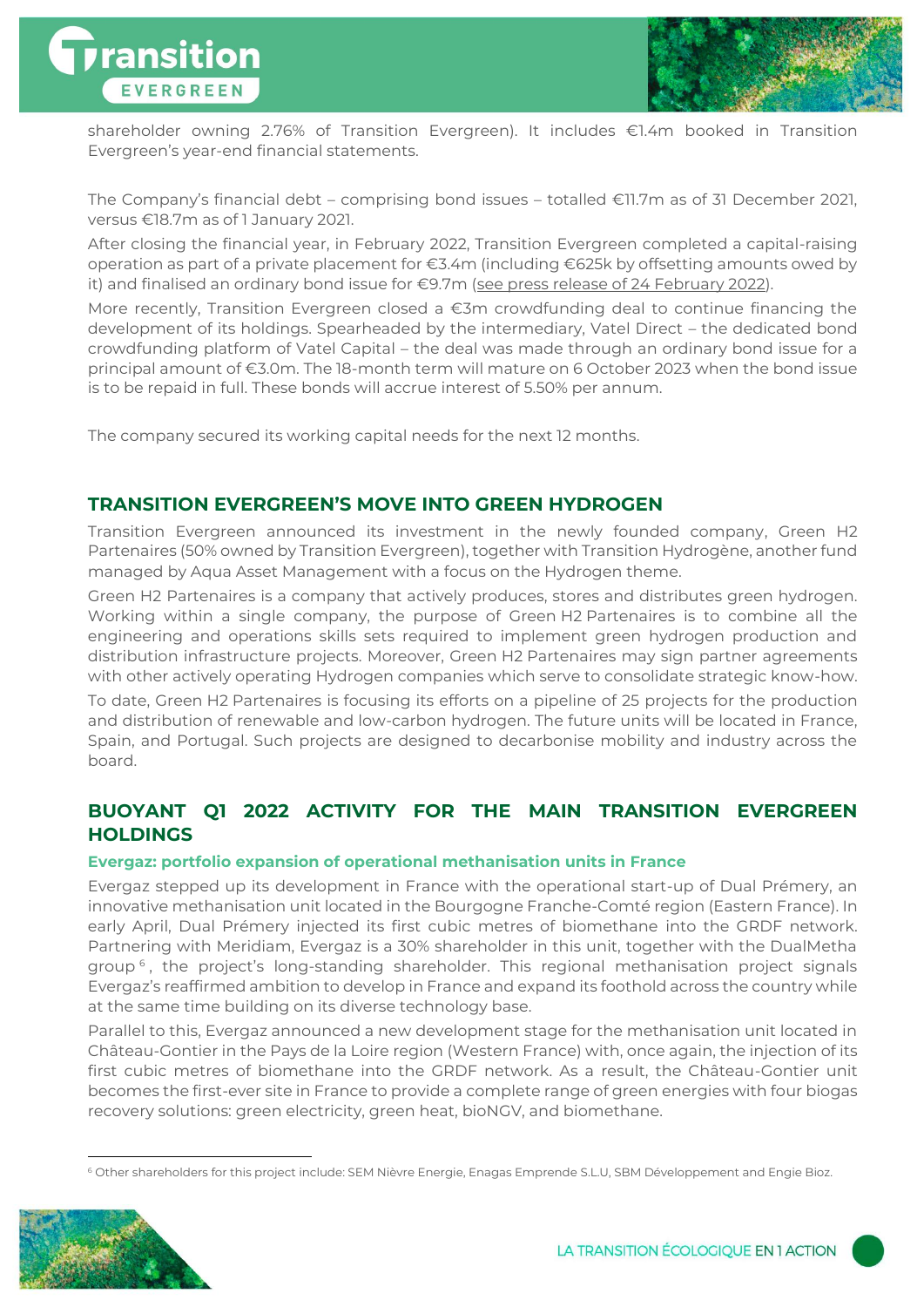



Evergaz currently runs 25 fully operational biogas methanisation units in France, Germany and Belgium.

### **Everwatt: the centrepiece in the challenges of energy sovereignty**

In Q1 2022, Everwatt founded BoucL Energie, a company aimed at developing the impact project of a shared regional energy community in commercial areas. This company just opened its first regional subsidiary – *BoucL Energie Auvergne Rhône-Alpes* – an energy loop in the commercial area of Saint-Martin d'Hères within Grenoble-Alpes Métropole. BoucL Energie has also secured its first partnership with a major retailer. The project was awarded the 2022 European Green Capital prize.

As the issues of energy independence and controlled energy-driven public expenditure remain critical for Europe, in April 2022, Everwatt completed a second capital-raising operation with the independent electricity market operator, Selfee. Selfee is an all-in-one supplier, aggregator and balance responsible entity. The operator provides a solution to operate regional renewable electricity self-consumption using local infrastructure and local prices.

### **Everwood: high-profile deal and continued business growth**

On 19 January 2022, Everwood announced a high-profile deal with the acquisition of an interest in Forestry Club de France, the leading French independent specialist in forestry asset management [\(see press release of 19 January 2022\)](https://www.transition-evergreen.com/s/Transition-Evergreen_CP_Everwood_Forestry_vdf.pdf).

With this merger, Everwood has an excellent opportunity to strengthen its presence in forest engineering. Everwood is also accelerating its development strategy which seeks to contribute to structuring the forestry and wood industry by becoming a key player in European sustainable forest management.

In parallel, Bois Energie Nord reported revenue growth of 55% in Q1 2022 versus Q1 2021. Woodburning has cemented its position as a competitive and eco-friendly source of energy on the back of ongoing energy cost increases. Furthermore, in its efforts to structure a new offering intended for private individuals, Bois Energie Nord has kick-started discussions with new energy provider partners.

### **Safra: new hydrogen bus launch**

Safra, France's leading manufacturer of hydrogen-powered buses, is primed to launch a new hydrogen bus – Hycity. The vehicle design will be officially unveiled at the European Mobility Expo (EuMo) to be held in Paris on 7 June. With its next-generation technologies and streamlined design, this bus model will complement Safra's range of carbon-neutral mobility solutions and services. The Safra Hycity incorporates shared components and standardised equipment, benefitting from a fully repurposed interior and exterior design. The vehicle currently available is a 12-metre version with three doors and an integral low floor. An 18-metre version is scheduled for 2023.

To date, Safra is the contributor that has sold the most hydrogen buses in France (nearly 60% of the country's installed base).

As a result of its growth prospects, the Company is considering other funding sources with a view to accelerating its growth, with an initial public offering being one option.



LA TRANSITION ÉCOLOGIQUE EN 1 ACTION